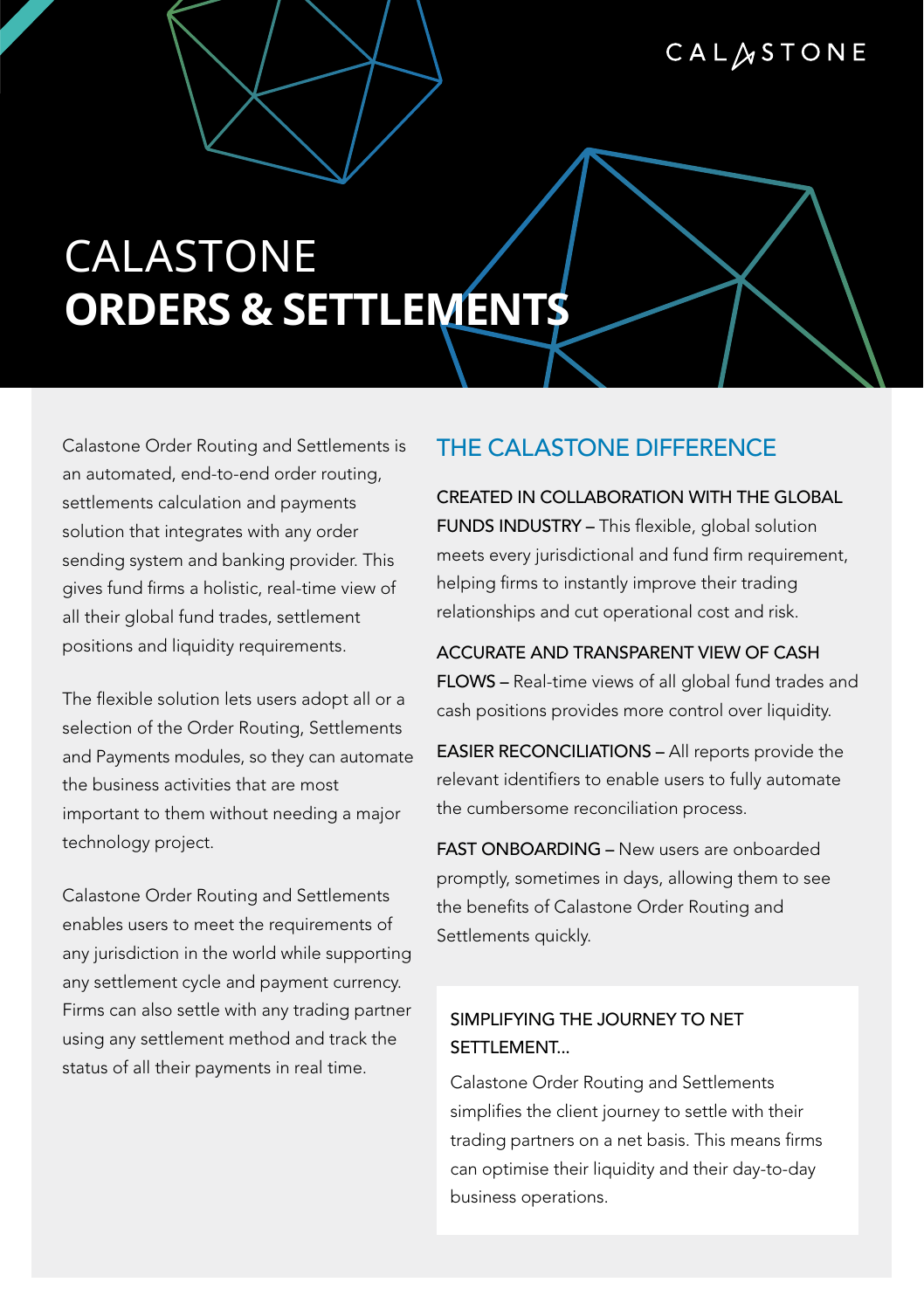## Calastone Order Routing and Settlements in detail

Calastone Order Routing and Settlements is a bank and currency agnostic solution that automates the trading, reporting, settlement and payments processes irrespective of fund jurisdiction.

The end-to-end solution is flexible by design. Firms can choose to adopt all, or a selection, of the Order Routing, Settlements and Payments modules. Users do not need to make major changes to their existing settlements process and they do not need change their order routing or bank provider. Neither do they need to have all their counterparties on the Calastone network.

This means users can eliminate a range of operational challenges and risks, from transferring information between systems to reconciling data and arranging bank payments.

#### 1. ORDER ROUTING

Using our global network, firms only need one connection to Calastone to send and receive fund trade information instantly to, or from, multiple trading partners.

The flexible system connectivity, including API, makes it easy for firms looking to improve and simplify how they share data with trading and non-trading counterparties. This means automated fund instructions and pricing confirmations are easily issued between the distributor and fund manager for full transparency over every order.

## 2. SETTLEMENT **CALCULATIONS**

Calastone's flexible technology integrates with any order sending solution so that firms can get a holistic view of all their trades, accurately calculate all their global settlement positions and settle through one system.

• Choose how to settle – Use any settlement method – pre-paid, trade-by-trade, gross or net.

.

#### 3. PAYMENT EXECUTION

Firms can choose to automate their domestic and cross border settlement payments via Calastone's bank agnostic solution. This lets them settle with any trading partner even if they are not on the Calastone network.

- Real time payment status - Get real-time payment updates from payment initiation to receipt by beneficiary.
- Real time cash payment projections – Get a full view of all fund trades and cash positions cut by counterparty, currency and bank.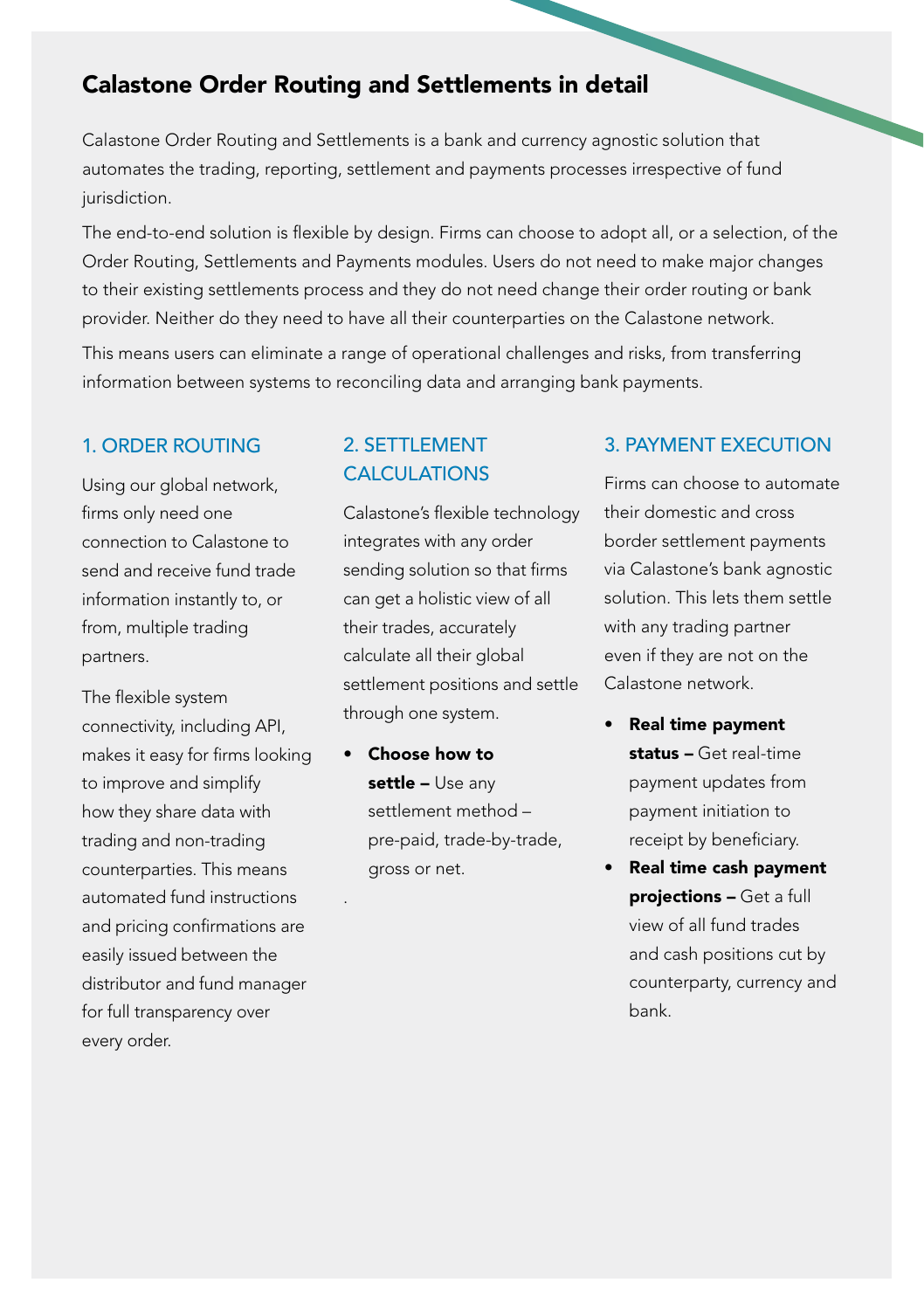## Superior service

Calastone's ethos is to make global fund trading and settlement as simple as possible. Users of Calastone's solutions know they will get the best experience possible.

#### FLEXIBLE CONNECTIVITY MODEL

Connect to us using any method, including API. Secondary connections are regularly set up to increase operational resilience and overcome internal connectivity challenges.

#### FAST ONBOARDING

New users are onboarded promptly, sometimes in days, allowing them to see the benefits of Calastone solutions quickly.

#### LEADING OPERATIONAL SUPPORT

Calastone is known for providing market leading levels of operational support. The support team even provides proactive and predictive monitoring as well as guidance over capacity management.